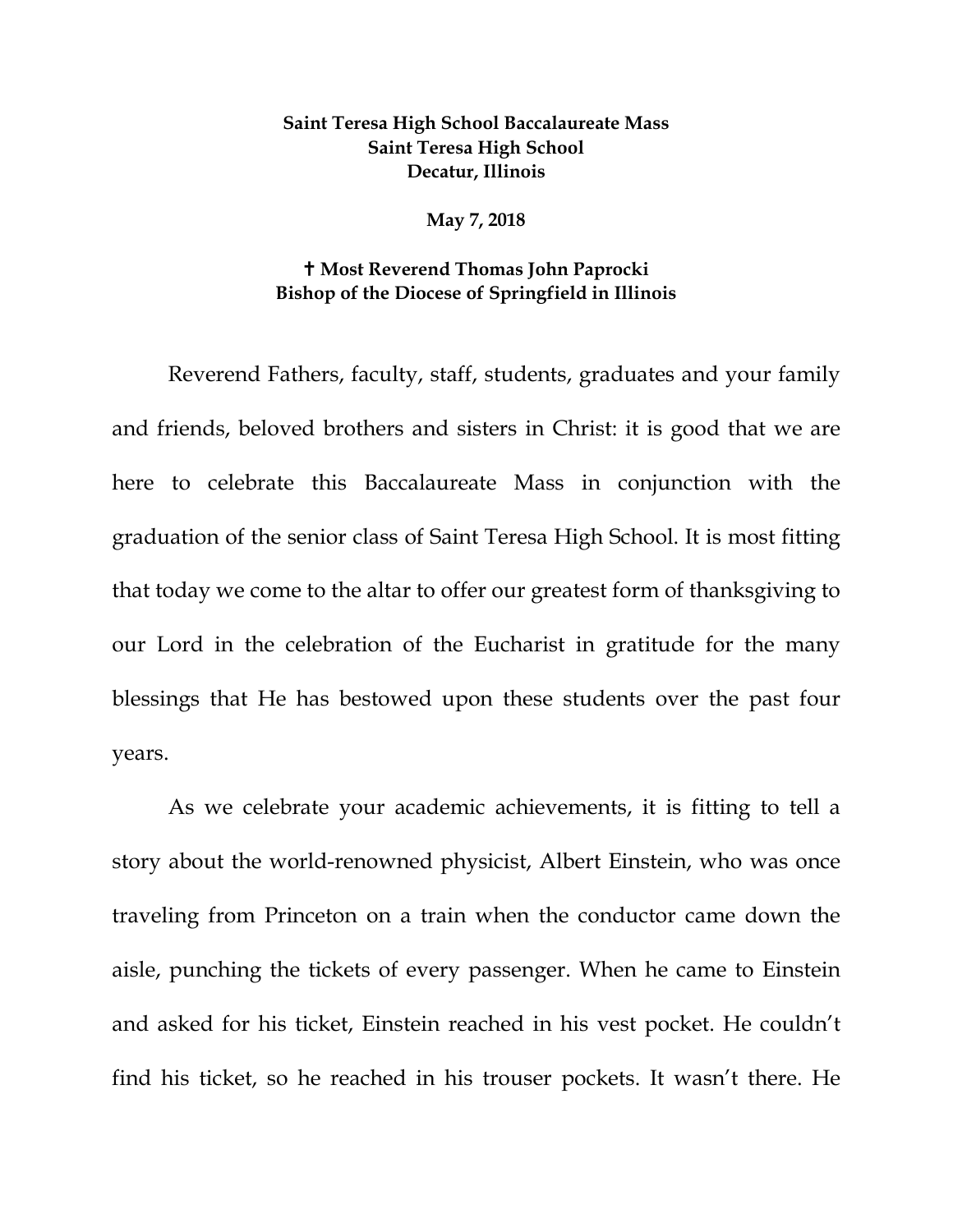looked in his briefcase but couldn't find it. Then he looked in the seat beside him. He still couldn't find it.

The conductor said, "Dr. Einstein, I know who you are. I'm sure you bought a ticket. Don't worry about it." Einstein nodded appreciatively. The conductor continued down the aisle punching tickets. As he was ready to move to the next car, he turned around and saw the great physicist down on his hands and knees looking under his seat for his ticket.

The conductor rushed back and said, "Dr. Einstein, Dr. Einstein, don't worry, I know who you are; no problem. You don't need a ticket. I'm sure you bought one." Einstein looked at him and said, "Young man, I too, know who I am. What I don't know is where I'm going."1

Perhaps you can relate to Einstein metaphorically, in that you cannot find your ticket and you have no idea where you are going in life. Or perhaps you could take this story one step further: perhaps you are not even sure who you are in relation to others and to the world.

Knowing who we are and where we are going is integrally linked to one of our deepest needs: the need to belong. We need to know where we belong, that is, we need somewhere where we feel accepted, included, wanted; somewhere where we fit in; somewhere where we know we are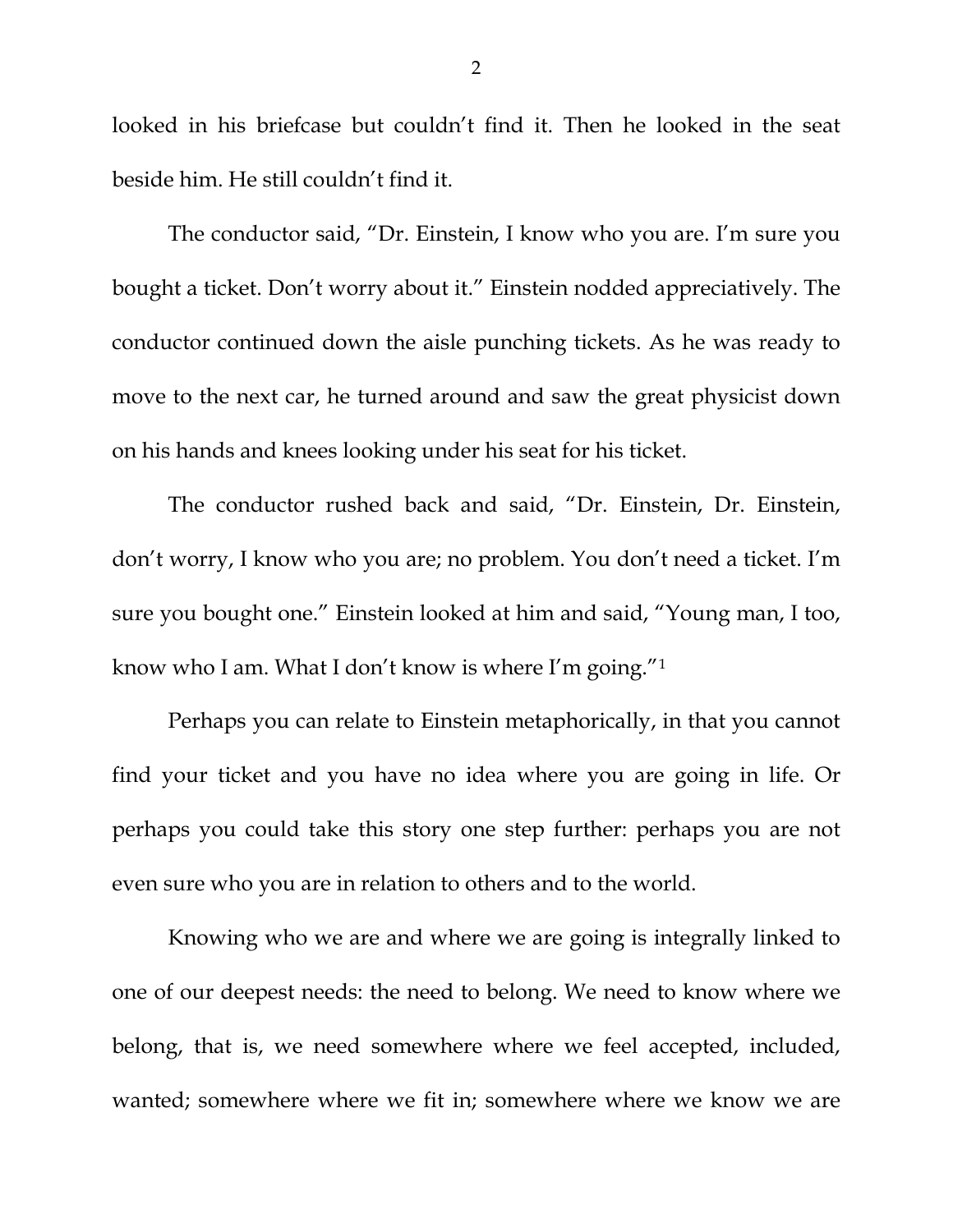not alone. The need to belong is so much more than just a part of Abraham Maslow's well-known *Hierarchy of Needs*, it is at the core of who we are as human beings.

In fact, people often go to great lengths in order to belong: joining various organizations, participating in team sports, being involved in book clubs and other groups that focus on common interests. While all of these are good things, at times we seem to forget that it is not so much about where we belong; the most important thing is to whom we belong, and that is our Lord. If we take this to heart and allow it to shape who we are as Christian disciples, we must ask ourselves, if we belong to Christ and He loves us more than we can even begin to comprehend, then how do we share that with others whom we encounter in our lives?

The saints, people who knew what it meant to share the love of Christ with those around them, give us an example of how we must live so as to one day be saints as well. One saint in particular that articulated what it means to be Christ's disciple in the world today is Saint Teresa of Avila, the patron saint after whom this school is named. She said, "Christ has no body now on earth but yours; no hands but yours; no feet but yours. Yours are the eyes through which the compassion of Christ must look out on the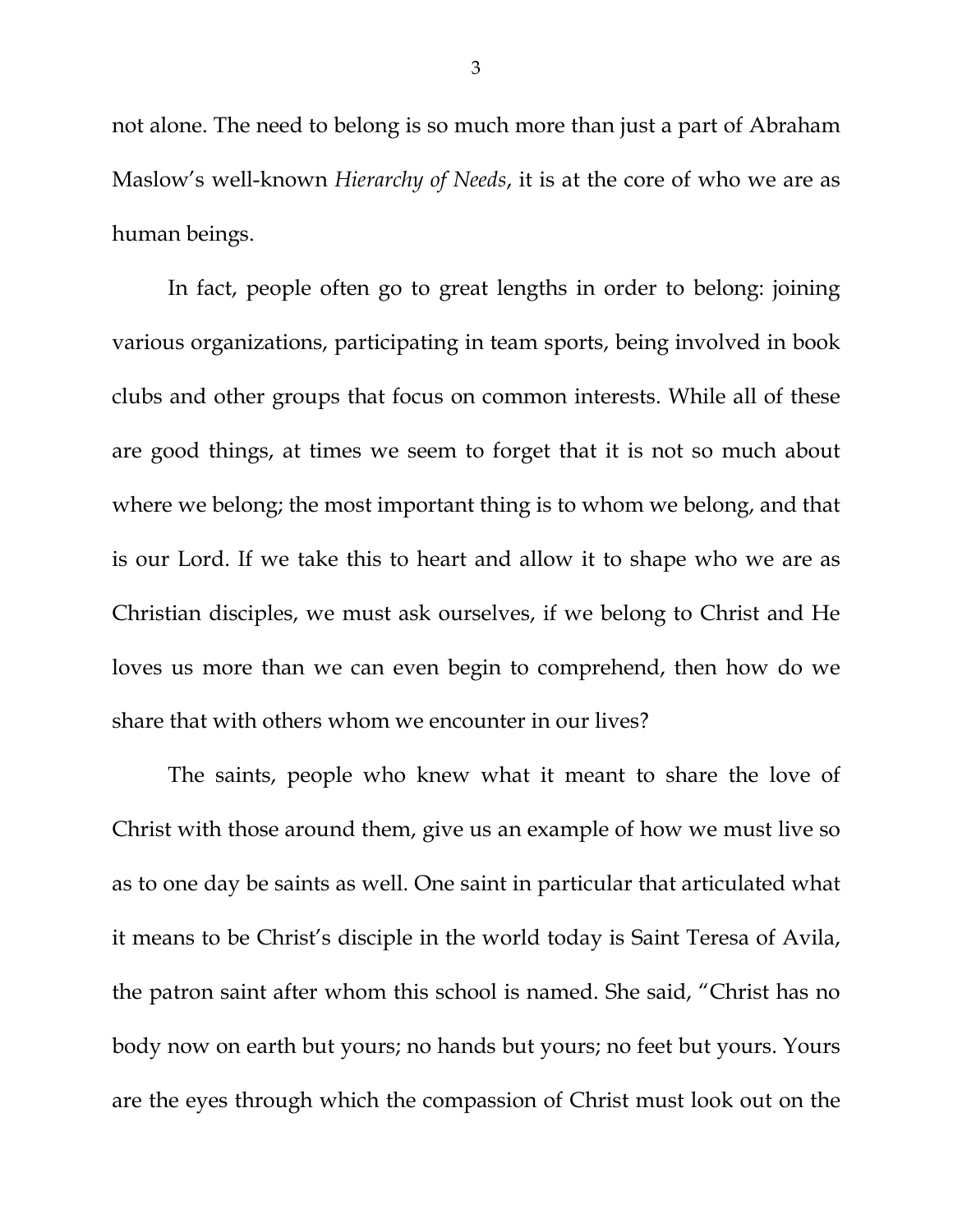world. Yours are the feet with which He is to go about doing good. Yours are the hands with which He is to bless His people."

If we use these words as a framework in which to live our lives and see our obligation to direct our actions to follow Jesus' commandment to love one another as He has loved us, it is then that we open ourselves to the grace of the Holy Spirit to follow Christ as His disciples in today's world.

I would venture to say that there are many people in your lives who have served as models of discipleship as you have grown up. It is very likely that your parents, your first teachers, have sought to follow the direction of the Holy Spirit in loving and guiding you throughout the course of your life. Additionally, your teachers, priests and others entrusted with your care and development have led you to this moment in time. And now, as you prepare to depart from your years of Catholic education here at Saint Teresa High School, it is your turn to take these lessons and use them as an example of how to follow our Lord and share His love with those whom you meet.

Please know that, as you embark on this next chapter of your lives, you will enter a world that does not always follow the call of our Lord to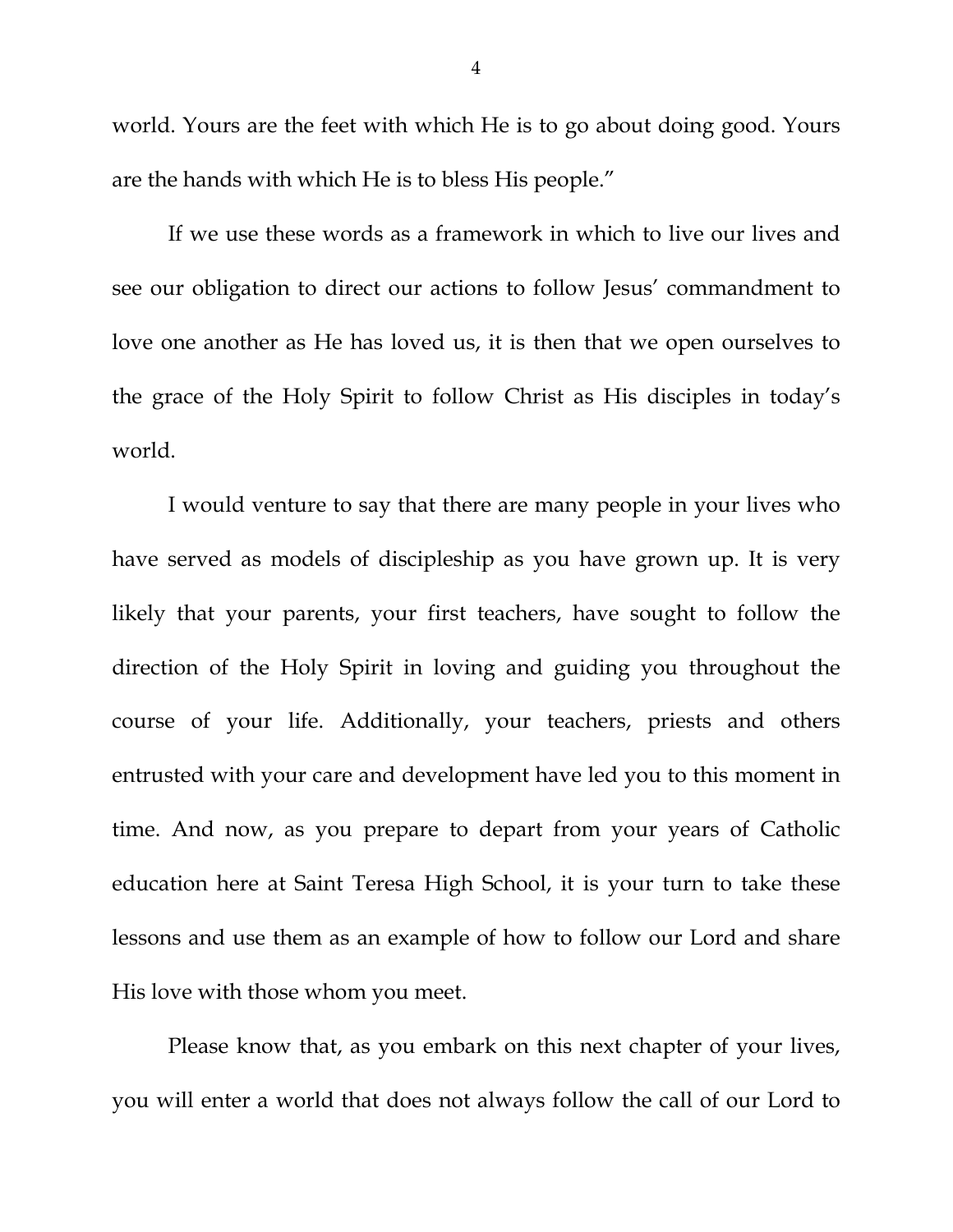be His disciples. In fact, there will be many voices around you that encourage you to follow a way of life that promotes one's self over the good of others and entices you to indulge your personal pleasures over focusing on the happiness that comes from having a right relationship with God, which leads to the goal of eternal life in Heaven.

You have received a great blessing in your Catholic education, from which you have been given the tools necessary to distinguish between the many voices calling out for you to follow. This formation in your faith, if used properly, will assist you in discerning the path to take in the many situations you will experience and the decisions you will make in the years ahead. By living your life according to the teachings of our Lord, you will come to experience what Christ promises when He says: "I came so that they might have life and have it more abundantly" (John 10:10).

This abundance of life that Christ promises is one that far exceeds anything this world may offer to you. Even though you may find fleeting pleasure in worldly things, they are just that, fleeting; they will not last. Whereas the peace and joy and love that comes from following our Lord will far exceed the things of this world and will remain for eternity in Heaven, the only goal which really matters for us as Christians.

5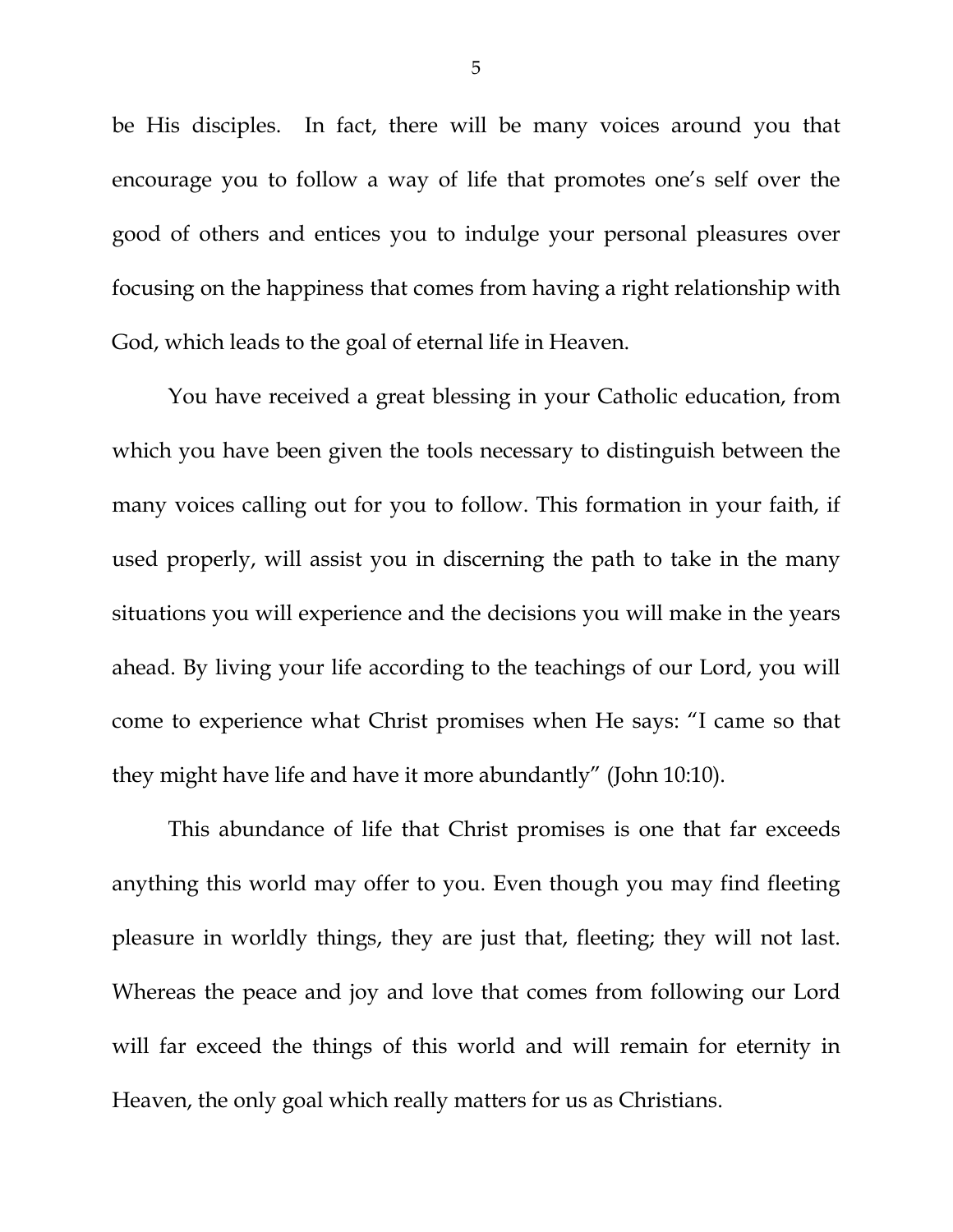Since I had the privilege of confirming many of you, you may remember that at Confirmation Masses I have made it my custom to sing a song in my homily. Over the years I have used a number of Linkin Park songs because I thought they effectively captured and expressed the pain experienced by so many people, especially teenagers and young adults. While we are not celebrating the Sacrament of Confirmation tonight, I think that the song that I have chosen this year for my Confirmation homilies is equally appropriate to this occasion. The title of the song is *Somewhere I Belong* and the refrain goes like this:

## **Somewhere I Belong – Linkin Park**

*I wanna heal, I wanna feel, what I thought was never real I wanna let go of the pain I've felt so long. I wanna heal, I wanna feel, like I'm close to something real. I wanna find something I've wanted all along Somewhere I belong.*

I chose to sing this song because we all want to be healed of our pains and find that somewhere we belong. As you embark on this next chapter of your lives, know that our Lord invites you to enter into a personal relationship with Him. He will heal you of all your pains and welcome you